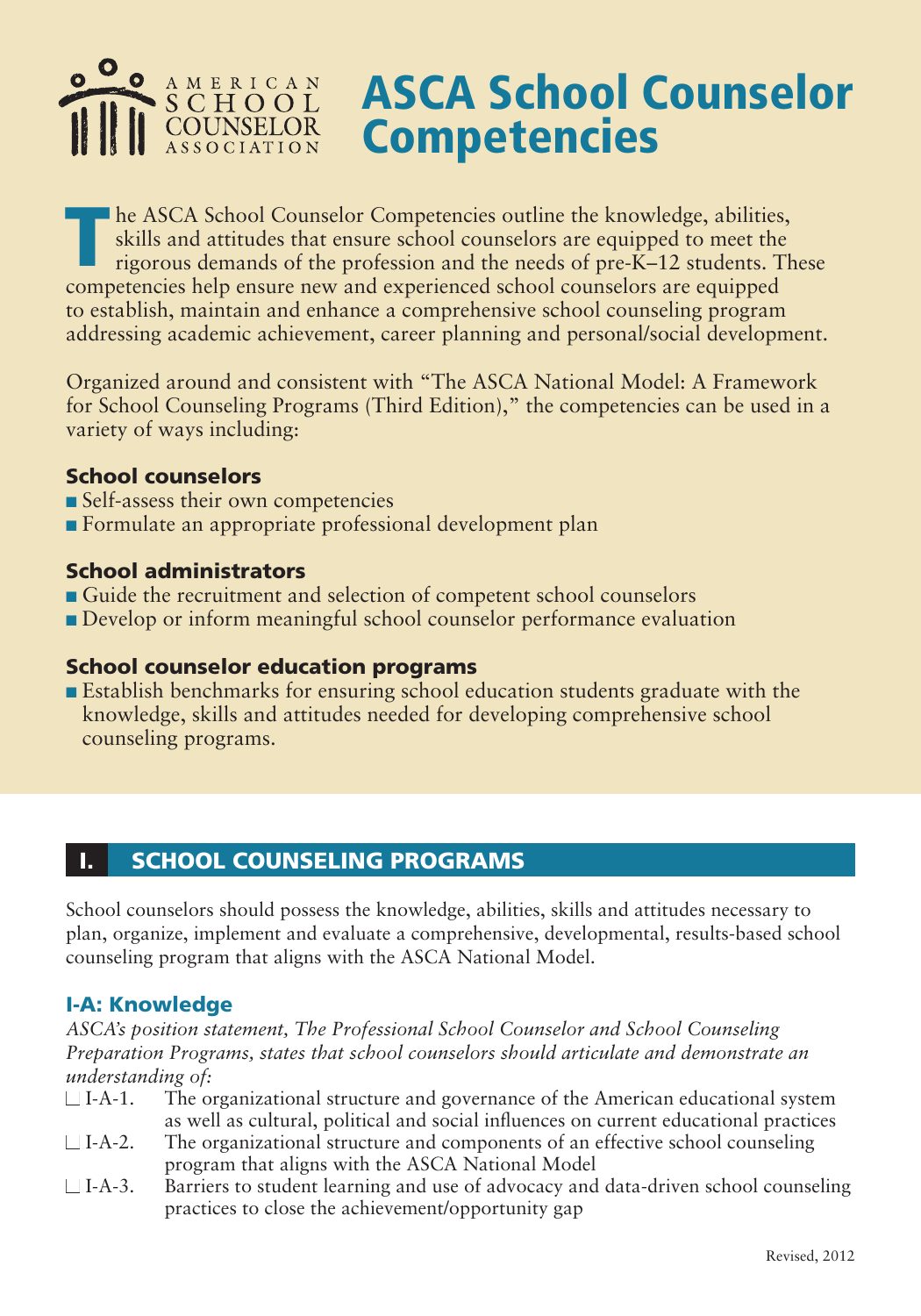- $\Box$  I-A-4. Leadership principles and theories  $\Box$  I-A-5. Individual counseling, group couns
- Individual counseling, group counseling and classroom instruction ensuring equitable access to resources promoting academic achievement, career development and personal/social development for every student
- $\Box$  I-A-6. Collaborations with stakeholders such as parents and guardians, teachers, administrators and community leaders to create learning environments that promote educational equity and success for every student
- $\Box$  I-A-7. Legal, ethical and professional issues in pre-K–12 schools  $\Box$  I-A-8. Developmental theory, learning theories, social justice the
- Developmental theory, learning theories, social justice theory, multiculturalism, counseling theories and career counseling theories
- $\Box$  I-A-9. The continuum of mental health services, including prevention and intervention strategies to enhance student success

# I-B: Abilities and Skills

*An effective school counselor is able to accomplish measurable objectives demonstrating the following abilities and skills.* 

- $\Box$  I-B-1. Plans, organizes, implements and evaluates a school counseling program aligning with the ASCA National Model
- $\Box$  I-B-1a. Creates a vision statement examining the professional and personal competencies and qualities a school counselor should possess
- $\Box$  I-B-1b. Describes the rationale for a comprehensive school counseling program
- $\Box$  I-B-1c. Applies the school counseling themes of leadership, advocacy, collaboration and systemic change, which are critical to a successful school counseling program
- $\Box$  I-B-1d. Describes, defines and identifies the qualities of an effective school counseling program
- $\Box$  I-B-1e. Describes the benefits of a comprehensive school counseling program for all stakeholders, including students, parents, teachers, administrators, school boards, department of education, school counselors, counselor educators, community stakeholders and business leaders
- $\Box$  I-B-1f. Describes the history of school counseling to create a context for the current state of the profession and comprehensive school counseling programs
- $\Box$  I-B-1g. Uses technology effectively and efficiently to plan, organize, implement and evaluate the comprehensive school counseling program
- $\Box$  I-B-1h. Demonstrates multicultural, ethical and professional competencies in planning, organizing, implementing and evaluating the comprehensive school counseling program
- $\Box$  I-B-2. Serves as a leader in the school and community to promote and support student success
- $\Box$  I-B-2a. Understands and defines leadership and its role in comprehensive school counseling programs
- $\Box$  I-B-2b. Identifies and applies a model of leadership to a comprehensive school counseling program
- $\Box$  I-B-2c. Identifies and demonstrates professional and personal qualities and skills of effective leaders
- $\Box$  I-B-2d. Identifies and applies components of the ASCA National Model requiring leadership, such as an advisory council, management tools and accountability
- $\Box$  I-B-2e. Creates a plan to challenge the non-counseling tasks that are assigned to school counselors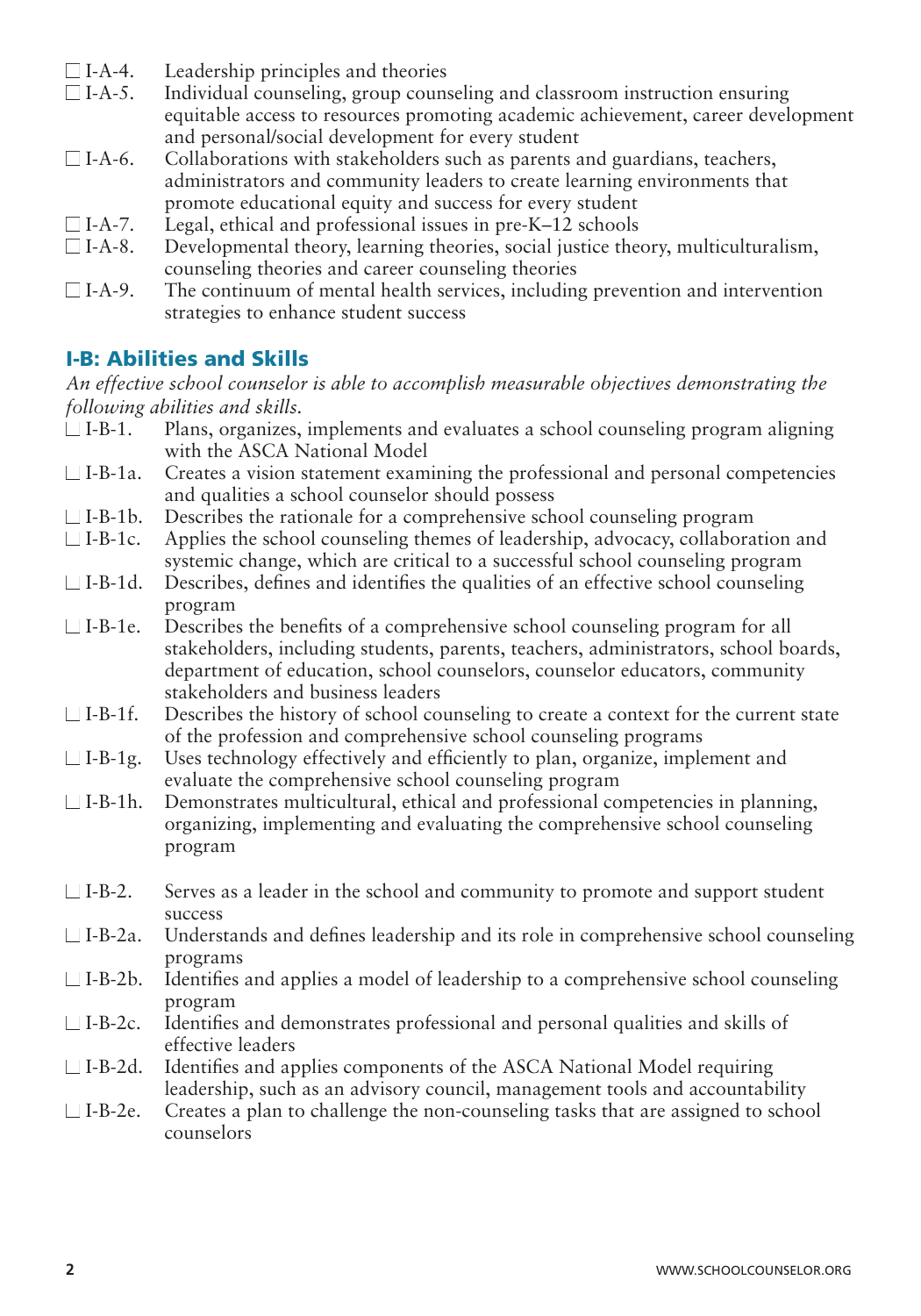- $\Box$  I-B-3. Advocates for student success
- $\Box$  I-B-3a. Understands and defines advocacy and its role in comprehensive school counseling programs
- $\Box$  I-B-3b. Identifies and demonstrates benefits of advocacy with school and community stakeholders
- $\Box$  I-B-3c. Describes school counselor advocacy competencies, which include dispositions, knowledge and skills
- $\Box$  I-B-3d. Reviews advocacy models and develops a personal advocacy plan
- $\Box$  I-B-3e. Understands the process for development of policy and procedures at the building, district, state and national levels
- $\Box$  I-B-4. Collaborates with parents, teachers, administrators, community leaders and other stakeholders to promote and support student success
- $\Box$  I-B-4a. Defines collaboration and its role in comprehensive school counseling programs
- $\Box$  I-B-4b. Identifies and applies models of collaboration for effective use in a school counseling program and understands the similarities and differences between consultation, collaboration and counseling and coordination strategies
- $\Box$  I-B-4c. Creates statements or other documents delineating the various roles of student service providers, such as school social worker, school psychologist or school nurse, and identifies best practices for collaborating to affect student success
- $\Box$  I-B-4d. Understands and knows how to apply a consensus-building process to foster agreement in a group
- $\Box$  I-B-4e. Understands how to facilitate group meetings to effectively and efficiently meet group goals
- $\Box$  I-B-5. Acts as a systems change agent to create an environment promoting and supporting student success
- $\Box$  I-B-5a. Defines and understands system change and its role in comprehensive school counseling programs
- $\Box$  I-B-5b. Develops a plan to deal with personal (emotional and cognitive) and institutional resistance impeding the change process
- $\Box$  I-B-5c. Understands the impact of school, district and state educational policies, procedures and practices supporting and/or impeding student success

# I-C: Attitudes

*School counselors believe:* 

- □ I-C-1. Every student can learn, and every student can succeed
- $\Box$  I-C-2. Every student should have access to and opportunity for a high-quality education
- $\Box$  I-C-3. Every student should graduate from high school and be prepared for employment or college and other post-secondary education
- $\Box$  I-C-4. Every student should have access to a school counseling program
- $\Box$  I-C-5. Effective school counseling is a collaborative process involving school counselors, students, parents, teachers, administrators, community leaders and other stakeholders
- $\Box$  I-C-6. School counselors can and should be leaders in the school and district
- $\Box$  I-C-7. The effectiveness of school counseling programs should be measurable using process, perception and outcome data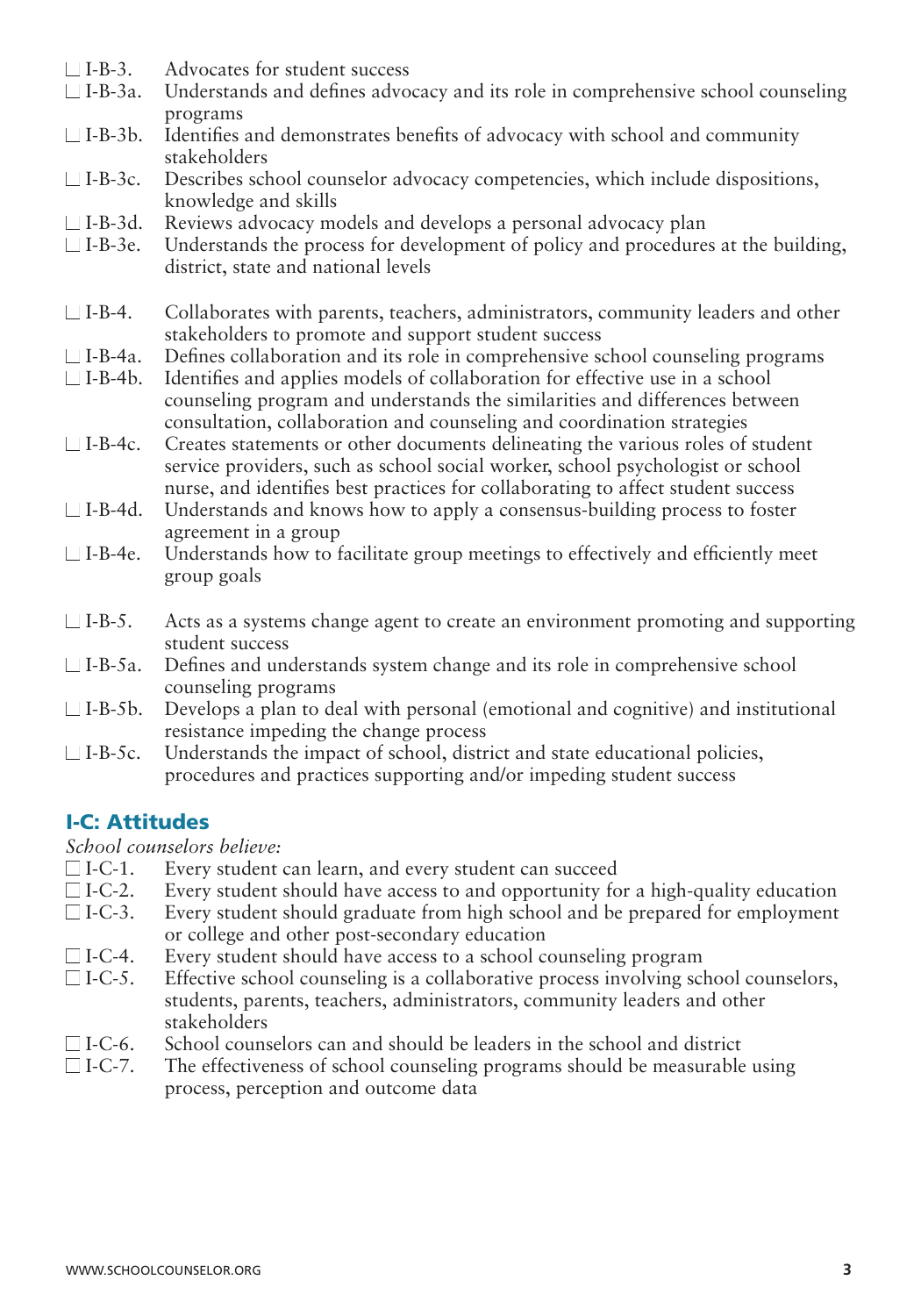#### FOUNDATIONS II.

School counselors should possess the knowledge, abilities, skills and attitudes necessary to establish the foundations of a school counseling program aligning with the ASCA National Model.

#### II-A: Knowledge

*School counselors should articulate and demonstrate an understanding of:* 

- $\Box$  II-A-1. Beliefs and vision of the school counseling program that align with current school improvement and student success initiatives at the school, district and state level
- $\Box$  II-A-2. Educational systems, philosophies and theories and current trends in education, including federal and state legislation
- $\Box$  II-A-3. Learning theories
- $\Box$  II-A-4. History and purpose of school counseling, including traditional and transformed roles of school counselors
- $\Box$  II-A-5. Human development theories and developmental issues affecting student success
- $\Box$  II-A-6. District, state and national student standards and competencies, including ASCA Student Standards and other student standards that may complement and inform the comprehensive school counseling program
- $\Box$  II-A-7. Legal and ethical standards and principles of the school counseling profession and educational systems, including district and building policies
- $\Box$  II-A-8. The three domains of academic achievement, career planning and personal/social development

# II-B: Abilities and Skills

*An effective school counselor is able to accomplish measurable objectives demonstrating the following abilities and skills:*

- $\Box$  II-B-1. Develops the beliefs and vision of the school counseling program that align with current school improvement and student success initiatives at the school, district and state level
- $\Box$  II-B-1a. Examines personal, district and state beliefs, assumptions and philosophies about student success, specifically what they should know and be able to do
- $\Box$  II-B-1b. Demonstrates knowledge of a school's particular educational vision and mission
- $\Box$  II-B-1c. Conceptualizes and writes a personal philosophy about students, families, teachers, school counseling programs and the educational process consistent with the school's educational philosophy and mission
- $\Box$  II-B-1d. Writes a school counseling vision statement that describes a future world in which the school counseling goals and strategies are being successfully achieved
- $\Box$  II-B-2. Develops a school counseling mission statement aligning with the school, district and state mission
- $\Box$  II-B-2a. Critiques a school district mission statement and identifies or writes a mission statement aligning with beliefs
- $\Box$  II-B-2b. Writes a school counseling mission statement that is specific, concise, clear and comprehensive, describing a school counseling program's purpose and a vision of the program's benefits for every student
- $\Box$  II-B-2c. Communicates the vision and mission of the school counseling program to all appropriate stakeholders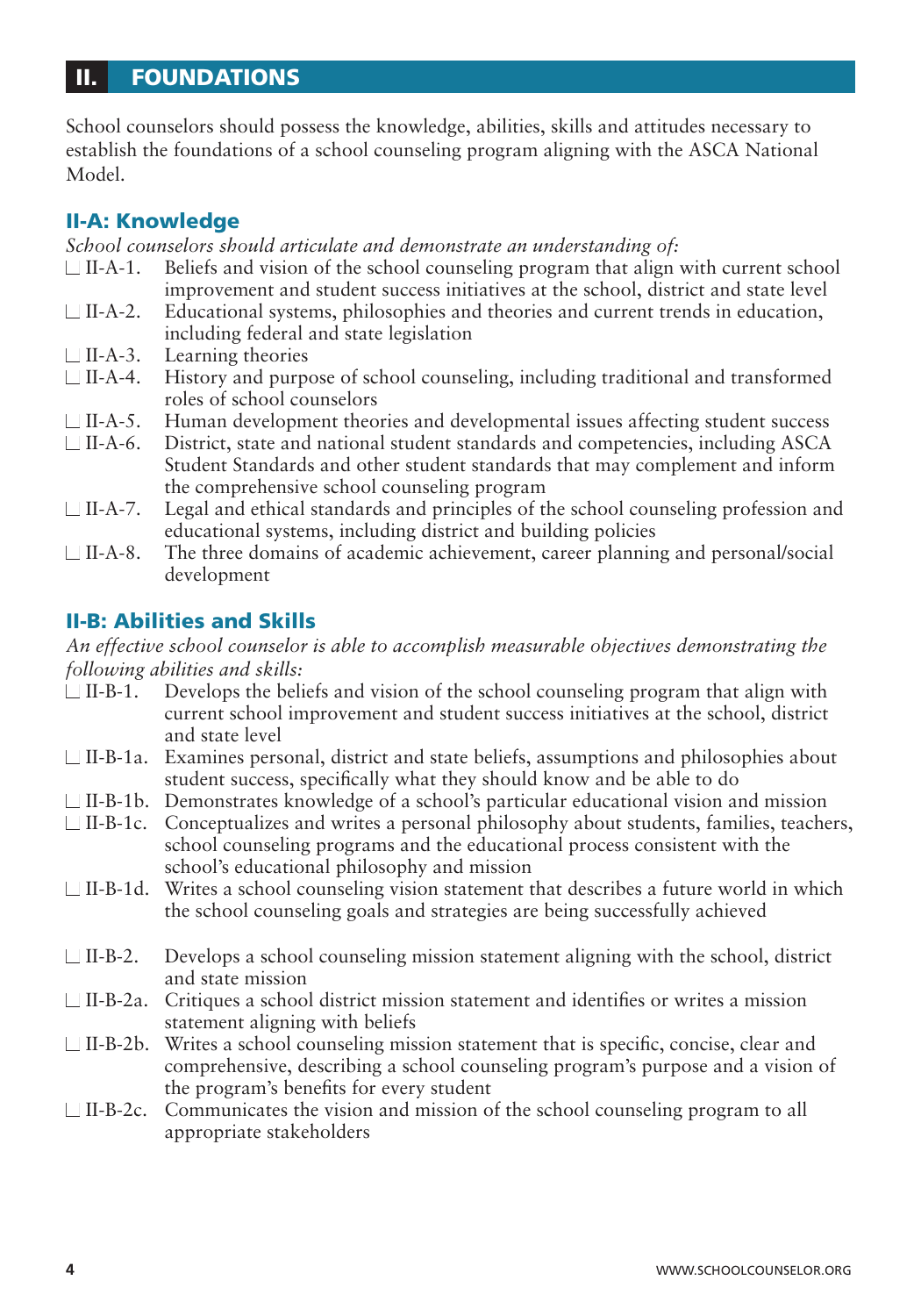- $\Box$  II-B-3. Uses student standards, such as ASCA Student Standards and other appropriate student standards such as district or state standards, to drive the implementation of a comprehensive school counseling program
- $\Box$  II-B-3a. Crosswalks the ASCA Student Standards with other appropriate student standards
- $\Box$  II-B-3b. Prioritizes student standards that align with the school's goals
- $\Box$  II-B-4. Applies the ethical standards and principles of the school counseling profession and adheres to the legal aspects of the role of the school counselor
- $\Box$  II-B-4a. Practices ethical principles of the school counseling profession in accordance with the ASCA Ethical Standards for School Counselors
- $\Box$  II-B-4b. Understands the legal and ethical nature of working in a pluralistic, multicultural and technological society
- □ II-B-4c. Understands and practices in accordance with school district policy and local, state and federal statutory requirements
- $\Box$  II-B-4d. Understands the unique legal and ethical nature of working with minor students in a school setting
- $\Box$  II-B-4e. Advocates responsibly for school board policy and local, state and federal statutory requirements in students' best interests
- $\Box$  II-B-4f. Resolves ethical dilemmas by employing an ethical decision-making model appropriate to work in schools
- $\Box$  II-B-4g. Models ethical behavior
- $\Box$  II-B-4h. Continuously engages in professional development and uses resources to inform and guide ethical and legal work
- $\Box$  II-B-4i. Practices within the ethical and statutory limits of confidentiality
- $\Box$  II-B-4j. Continually seeks consultation and supervision to guide legal and ethical decision making and to recognize and resolve ethical dilemmas
- $\Box$  II-B-4k. Understands and applies an ethical and legal obligation not only to students but to parents, administration and teachers as well

# II-C: Attitudes

*School counselors demonstrate their attitudes and beliefs that all students deserve access to a comprehensive program that:* 

- $\Box$  II-C-1. Has an impact on every student rather than a series of services provided only to students in need
- $\Box$  II-C-2. Is an integral component of student success and the overall mission of the school and school district
- $\Box$  II-C-3. Promotes and supports academic achievement, career planning and personal/social development for every student
- $\Box$  II-C-4. Adheres to school and district policies, state laws and regulations and professional ethics standards
- $\Box$  II-C-5. Is intentional in addressing the information, opportunity and achievement gaps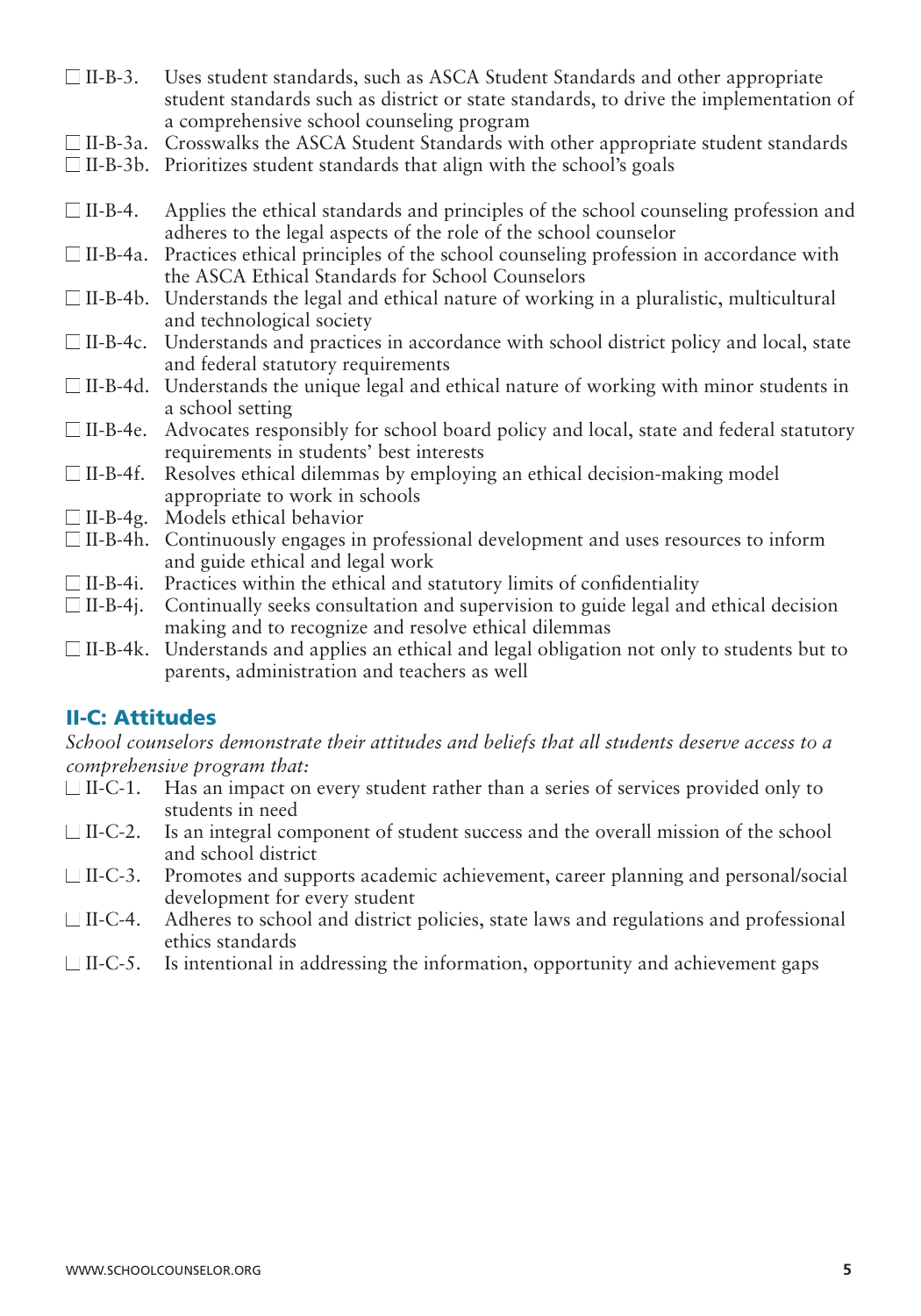#### MANAGEMENT III.

School counselors should possess the knowledge, abilities, skills and attitudes necessary to manage a school counseling program aligning with the ASCA National Model.

#### III-A: Knowledge

*School counselors should articulate and demonstrate an understanding of:* 

- $\Box$  III-A-1. Leadership principles, including sources of power and authority and formal and informal leadership
- $\Box$  III-A-2. Organization theory to facilitate advocacy, collaboration and systemic change
- n III-A-3. Presentation skills for programs such as teacher in-services, parent workshops and presentation of results reports to school boards
- $\Box$  III-A-4. Time management, including long- and short-term management using tools such as schedules and calendars
- $\Box$  III-A-5. Data-driven decision making
- □ III-A-6. Current and emerging technologies such as use of the Internet, Web-based resources and information management systems

### III-B: Abilities and Skills

*An effective school counselor is able to accomplish measurable objectives demonstrating the following abilities and skills:*

| $\Box$ III-B-1. Self-evaluates his/her own competencies leading to and resulting in the formulation                                                                                                          |
|--------------------------------------------------------------------------------------------------------------------------------------------------------------------------------------------------------------|
| of an appropriate professional development plan                                                                                                                                                              |
| $\Box$ III-B-1a. Conducts a school counseling program assessment                                                                                                                                             |
| $\Box$ III-B-1b. Negotiates a management plan for the comprehensive school counseling                                                                                                                        |
| program with the administrator                                                                                                                                                                               |
| $\Box$ III-B-1c. Discusses and develops the management component of the school counseling                                                                                                                    |
| program with the other members of the school counseling staff                                                                                                                                                |
| □ III-B-1d. Presents school counseling management tools to the principal, and finalizes an<br>annual school counseling agreement                                                                             |
| □ III-B-1e. Discusses the anticipated program results when implementing the action plans for<br>the school year                                                                                              |
| □ III-B-1f. Participates in school counseling and education-related professional<br>organizations                                                                                                            |
| $\Box$ III-B-1g. Develops a yearly professional development plan demonstrating how the school<br>counselor advances relevant knowledge, skills and dispositions                                              |
| □ III-B-1h. Communicates effective goals and benchmarks for meeting and exceeding<br>expectations consistent with the administrator/school counselor annual<br>agreement and district performance appraisals |
| Uses personal reflection, consultation and supervision to promote professional<br>growth and development                                                                                                     |
| III-B-2. Establishes and convenes an advisory council for the comprehensive school<br>counseling program                                                                                                     |
| $\Box$ III-B-2a. Uses leadership skills to facilitate vision and positive change for the comprehensive<br>school counseling program                                                                          |
| □ III-B-2b. Determines appropriate education stakeholders who should be represented on the<br>advisory council                                                                                               |
| $\Box$ III-B-2c. Develops effective and efficient meeting agendas                                                                                                                                            |
| □ III-B-2d. Reviews school data, school counseling program assessment and school counseling                                                                                                                  |
| program goals with the advisory council                                                                                                                                                                      |
| WWW.SCHOOLCOUNSELOR.ORG                                                                                                                                                                                      |
|                                                                                                                                                                                                              |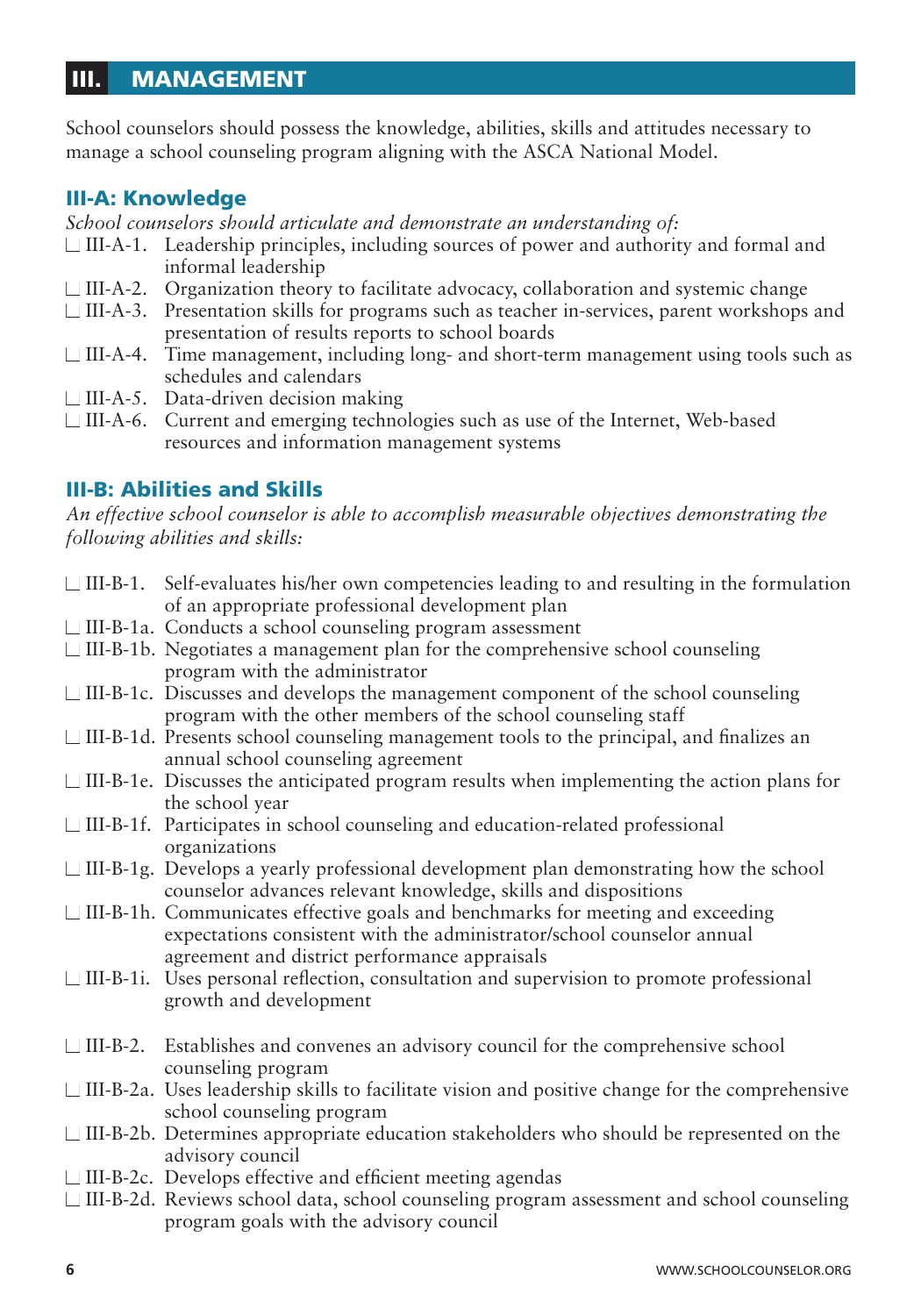- $\Box$  III-B-2e. Records meeting notes and distributes as appropriate
- $\Box$  III-B-2f. Analyzes and incorporates feedback from the advisory council related to school counseling program goals as appropriate
- □ III-B-3. Accesses or collects relevant data, including process, perception and outcome data, to monitor and improve student behavior and achievement
- $\Box$  III-B-3a. Reviews and disaggregates student achievement, attendance and behavior data to identify and implement interventions as needed
- n III-B-3b. Uses data to identify policies, practices and procedures leading to successes, systemic barriers and areas of weakness
- $\Box$  III-B-3c. Uses student data to demonstrate a need for systemic change in areas such as course enrollment patterns; equity and access; and achievement, opportunity and/or information gaps
- $\Box$  III-B-3d. Understands and uses data to establish goals and activities to close the achievement, opportunity and/or information gap
- $\Box$  III-B-3e. Knows how to use data to identify gaps between and among different groups of students
- $\Box$  III-B-3f. Uses school data to identify and assist individual students who do not perform at grade level and do not have opportunities and resources to be successful in school
- $\Box$  III-B-3g. Knows and understands theoretical and historical basis for assessment techniques
- $\Box$  III-B-4. Assesses use of time in direct and indirect student services and program management and school support
- $\Box$  III-B-4a. Organizes and manages time to effectively implement a comprehensive school counseling program
- $\Box$  III-B-4b. Identifies appropriate distribution of school counselor's time based on the school data and program goals
- $\Box$  III-B-4c. Creates a rationale for school counselor's use of time in the delivery component to focus on the goals of the comprehensive school counseling program
- $\Box$  III-B-4d. Identifies and evaluates fair-share responsibilities, which articulate appropriate and inappropriate counseling and non-counseling activities
- $\Box$  III-B-5. Develops calendars to ensure the effective implementation of the school counseling program
- $\Box$  III-B-5a. Creates annual and weekly calendars to plan activities to reflect school counseling program goals
- $\Box$  III-B-5b. Demonstrates time-management skills including scheduling, publicizing and prioritizing time and tasks
- $\Box$  III-B-6. Designs and implements action plans aligning with school and school counseling program goals
- $\Box$  III-B-6a. Uses appropriate academic and behavioral data to develop school counseling core curriculum, small-group and closing-the-gap action plans and determines appropriate students for the target group or interventions
- $\Box$  III-B-6b. Identifies ASCA domains, standards and competencies being addressed by each plan
- $\Box$  III-B-6c. Creates lesson plans related to the school counseling core curriculum identifying what will be delivered, to whom it will be delivered, how it will be delivered and how student attainment of competencies will be evaluated
- $\Box$  III-B-6d. Determines the intended impact on academics, attendance and behavior
- $\Box$  III-B-6e. Identifies appropriate activities to accomplish objectives
- $\Box$  III-B-6f. Identifies appropriate resources needed
- n III-B-6g. Identifies data-collection strategies to gather process, perception and outcome data
- $\Box$  III-B-6h. Shares results of action plans with staff, parents and community.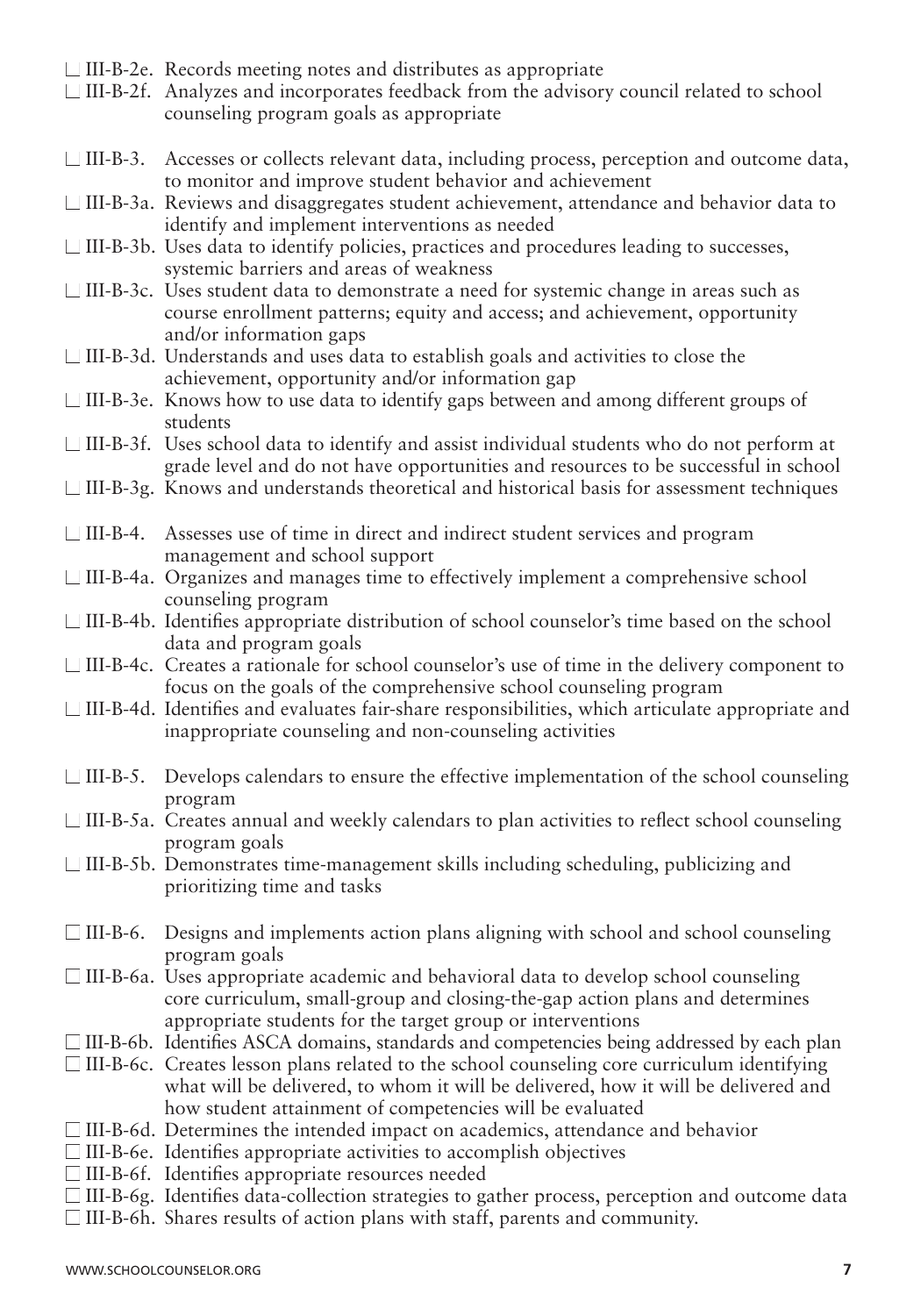- $\Box$  III-B-7. Implements program management and school support activities for the comprehensive school counseling program
- $\Box$  III-B-7a. Creates a program management and school support planning document addressing school counselor's responsibilities for program management and professional development
- $\Box$  III-B-7b. Coordinates activities that establish, maintain and enhance the school counseling program as well as other educational programs
- $\Box$  III-B-8. Conducts self-appraisal related to school counseling skills and performance

# III-C: Attitudes

*School counselors believe:* 

- $\Box$  III-C-1. A school counseling program/department must be managed like other programs and departments in a school
- $\Box$  III-C-2. Planning, organizing, implementing and evaluating a school counseling program are critical responsibilities for a school counselor
- $\Box$  III-C-3. Management of a school counseling program must be done in collaboration with administrators

#### **DELIVERY** IV.

School counselors should possess the knowledge, abilities, skills and attitudes necessary to deliver a school counseling program aligning with the ASCA National Model.

#### IV-A: Knowledge

*School counselors should articulate and demonstrate an understanding of:* 

- $\Box$  IV-A-1. The distinction between direct and indirect student services
- $\Box$  IV-A-2. The concept of a school counseling core curriculum
- $\Box$  IV-A-3. Counseling theories and techniques that work in school, such as rational emotive behavior therapy, reality therapy, cognitive-behavioral therapy, Adlerian, solutionfocused brief counseling, person-centered counseling and family systems
- $\Box$  IV-A-4. Counseling theories and techniques in different settings, such as individual planning, group counseling and classroom lessons
- $\Box$  IV-A-5. Classroom management
- $\Box$  IV-A-6. Principles of career planning and college admissions, including financial aid and athletic eligibility
- $\Box$  IV-A-7. Principles of working with various student populations based on characteristics such as ethnic and racial background, English language proficiency, special needs, religion, gender and income
- $\Box$  IV-A-8. Principles of multi-tiered approaches within the context of a comprehensive school counseling program
- $\Box$  IV-A-9. Responsive services (counseling and crisis response) including grief and bereavement
- $\Box$  IV-A-10. The differences between counseling, collaboration and consultation, especially the potential for dual roles with parents, guardians and other caretakers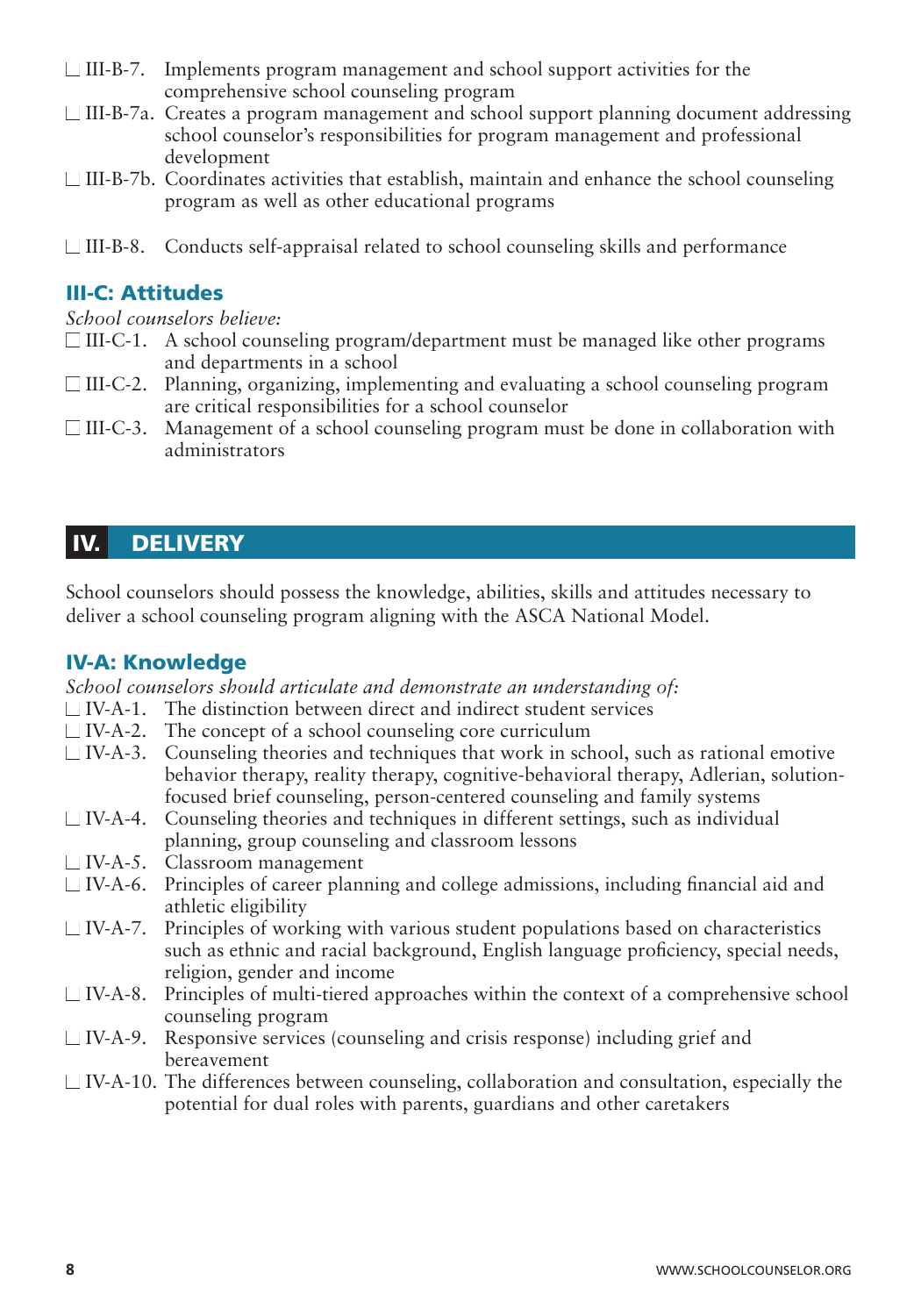# IV-B: Abilities and Skills

*An effective school counselor is able to accomplish measurable objectives demonstrating the following abilities and skills.* 

#### *Direct Student Services*

School Counseling Core Curriculum

- $\Box$  IV-B-1. Implements the school counseling core curriculum
- $\Box$  IV-B-1a. Identifies appropriate curriculum aligned to ASCA Student Standards
- $\Box$  IV-B-1b. Develops and presents a developmental school counseling core curriculum addressing all students' needs based on student data
- $\Box$  IV-B-1c. Demonstrates classroom management and instructional skills
- $\Box$  IV-B-1d. Develops materials and instructional strategies to meet student needs and school goals
- $\Box$  IV-B-1e. Encourages staff involvement to ensure the effective implementation of the school counseling core curriculum
- $\Box$  IV-B-1f. Knows, understands and uses a variety of technology in the delivery of school counseling core curriculum activities
- $\Box$  IV-B-1g. Understands multicultural and pluralistic trends when developing and choosing school counseling core curriculum
- $\Box$  IV-B-1h. Understands and is able to build effective, high-quality peer helper programs

Individual Student Planning

- $\Box$  IV-B-2. Facilitates individual student planning
- $\Box$  IV-B-2a. Understands individual student planning as a component of a comprehensive program
- $\Box$  IV-B-2b. Develops strategies to implement individual student planning, such as strategies for appraisal, advisement, goal-setting, decision-making, social skills, transition or post-secondary planning
- $\Box$  IV-B-2c. Helps students establish goals and develops and uses planning skills in collaboration with parents or guardians and school personnel
- $\Box$  IV-B-2d. Understands career opportunities, labor market trends and global economics and uses various career assessment techniques to help students understand their abilities and career interests
- $\Box$  IV-B-2e. Helps students learn the importance of college and other post-secondary education and helps students navigate the college admissions process
- $\Box$  IV-B-2f. Understands the relationship of academic performance to the world of work, family life and community service
- $\Box$  IV-B-2g. Understands methods for helping students monitor and direct their own learning and personal/social and career development

Responsive Services

- $\Box$  IV-B-3. Provides responsive services
- $\Box$  IV-B-3a. Lists and describes interventions used in responsive services, such as individual/ small-group counseling and crisis response
- $\Box$  IV-B-3b. Understands appropriate individual and small-group counseling theories and techniques such as rational emotive behavior therapy, reality therapy, cognitivebehavioral therapy, Adlerian, solution-focused brief counseling, person-centered counseling and family systems
- $\Box$  IV-B-3c. Demonstrates an ability to provide counseling for students during times of transition, separation, heightened stress and critical change
- $\Box$  IV-B-3d. Understands what defines a crisis, the appropriate response and a variety of intervention strategies to meet the needs of the individual, group or school community before, during and after crisis response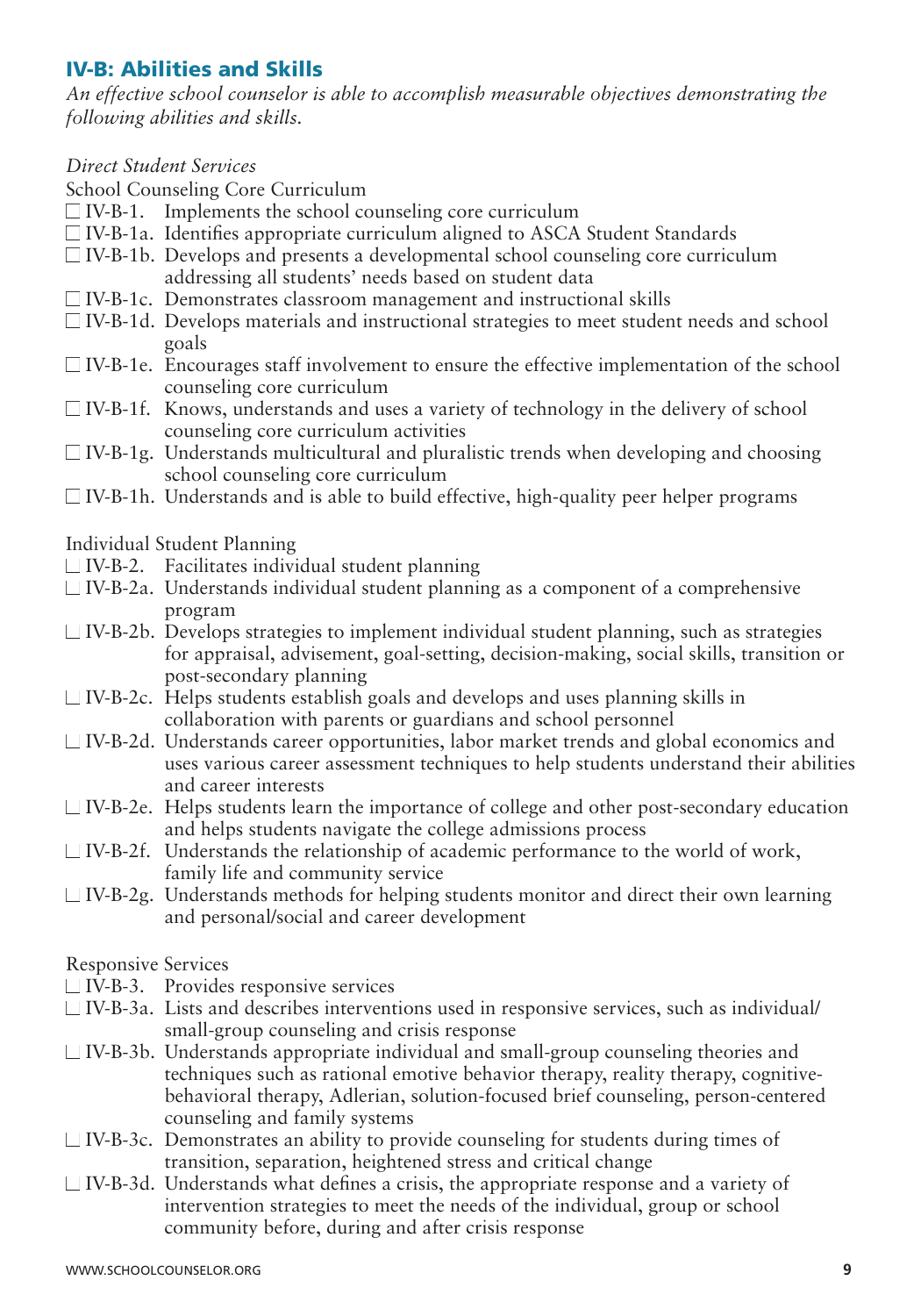- $\Box$  IV-B-3e. Provides team leadership to the school and community in a crisis
- $\Box$  IV-B-3f. Involves appropriate school and community professionals as well as the family in a crisis situation
- $\Box$  IV-B-3g. Understands the nature of academic, career and personal/social counseling in schools and the similarities and differences among school counseling and other types of counseling, such as mental health, marriage and family and substance abuse counseling, within a continuum of care
- $\Box$  IV-B-3h. Understands the role of the school counselor and the school counseling program in the school crisis plan

#### *Indirect Student Services*

Referrals

- $\Box$  IV-B-4a. Understands how to make referrals to appropriate professionals when necessary
- $\Box$  IV-B-4b. Compiles referral resources to utilize with students, staff and families to effectively address issues
- $\Box$  IV-B-4c. Develops a list of community agencies and service providers for student referrals

#### Consultation

- $\Box$  IV-B-5a. Shares strategies that support student achievement with parents, teachers, other educators and community organizations
- $\Box$  IV-B-5b. Applies appropriate counseling approaches to promoting change among consultees within a consultation approach
- $\Box$  IV-B-5c. Works with education stakeholders to better understand student needs and to identify strategies that promote student achievement

#### Collaboration

- $\Box$  IV-B-6a. Partners with parents, teachers, administrators and education stakeholders for student achievement and success
- $\Box$  IV-B-6b. Conducts in-service training or workshops for other stakeholders to share school counseling expertise
- $\Box$  IV-B-6c. Understands and knows how to provide supervision for school counseling interns consistent with the principles of the ASCA National Model

#### IV-C: Attitudes

#### *School counselors believe:*

- $\Box$  IV-C-1. School counseling is one component in the continuum of care that should be available to all students
- $\Box$  IV-C-2. School counselors coordinate and facilitate counseling and other services to ensure all students receive the care they need, even though school counselors may not personally provide the care themselves
- $\Box$  IV-C-3. School counselors engage in developmental counseling and short-term responsive counseling
- $\Box$  IV-C-4. School counselors should refer students to district or community resources to meet more extensive needs such as long-term therapy or diagnoses of disorders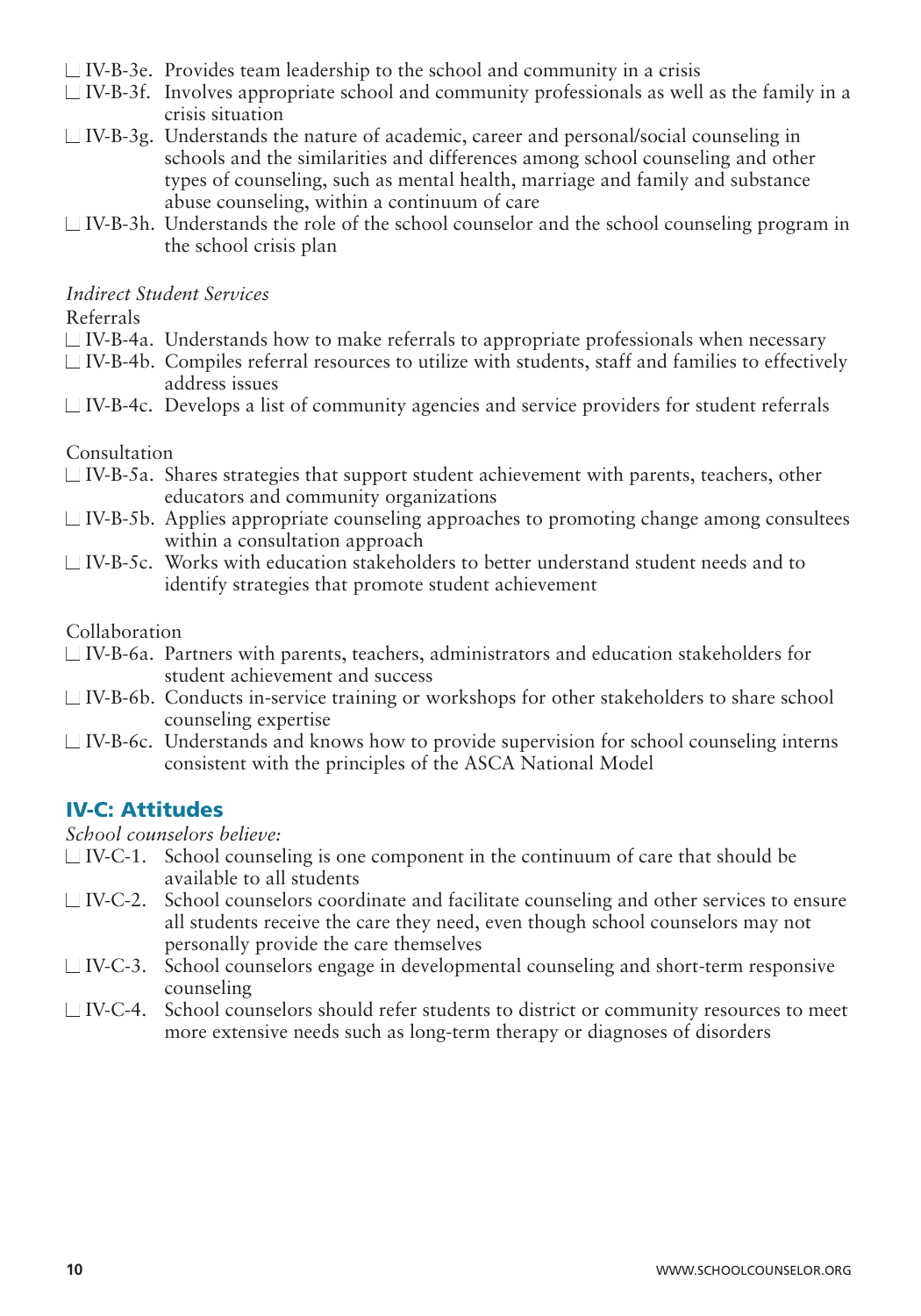#### **ACCOUNTABILITY** V.

School counselors should possess the knowledge, abilities, skills and attitudes necessary to monitor and evaluate the processes and results of a school counseling program aligning with the ASCA National Model.

#### V-A: Knowledge

*School counselors should articulate and demonstrate an understanding of:* 

- $\Box$  V-A-1. Basic concepts of results-based school counseling and accountability issues
- $\Box$  V-A-2. Basic research sampling, methodology and analysis concepts to understand research outcomes and conduct action research
- $\Box$  V-A-3. Use of data to evaluate program effectiveness and to determine program needs
- $\Box$  V-A-4. School counseling program assessments and results reports

### V-B: Abilities and Skills

*An effective school counselor is able to accomplish measurable objectives demonstrating the following abilities and skills.* 

- $\Box$  V-B-1. Analyzes data from school data profile and results reports to evaluate student outcomes and program effectiveness and to determine program needs
- $\Box$  V-B-1a. Analyzes use of time to determine how much time is spent in school counseling program components and considers best use of time compared to student needs as identified through student data
- $\Box$  V-B-1b. Analyzes results from school counseling program assessment
- $\Box$  V-B-1c. Uses formal and informal methods of program evaluation to design and enhance comprehensive school counseling programs
- $\Box$  V-B-1d. Uses student data to support decision-making in designing effective school counseling programs and interventions
- $\Box$  V-B-1e. Measures and analyzes results attained from school counseling core curriculum, small group and closing-the-gap activities
- $\Box$  V-B-1f. Works with members of the school counseling team and with the administration to decide how school counseling programs are evaluated and how results are shared
- $\Box$  V-B-1g. Analyzes and interprets process, perception and outcome data
- $\Box$  V-B-1h. Reviews progress toward program goals
- $\Box$  V-B-1i. Uses technology in conducting research and program evaluation
- $\Box$  V-B-1j. Reports program results to the school counseling community
- $\Box$  V-B-1k. Uses data to demonstrate the value the school counseling program adds to student achievement
- $\Box$  V-B-1l. Uses results obtained for program improvement
- $\Box$  V-B-2. Understands and advocates for appropriate school counselor performance appraisal process based on school counselor competencies and implementation of the comprehensive school counseling program
- $\Box$  V-B-2a. Analyzes self-assessment related to school counseling skills and performance
- $\Box$  V-B-2b. Identifies how school counseling activities fit within categories of a performance appraisal instrument
- $\Box$  V-B-2c. Encourages administrators to use a performance appraisal instrument reflecting appropriate responsibilities for school counselors